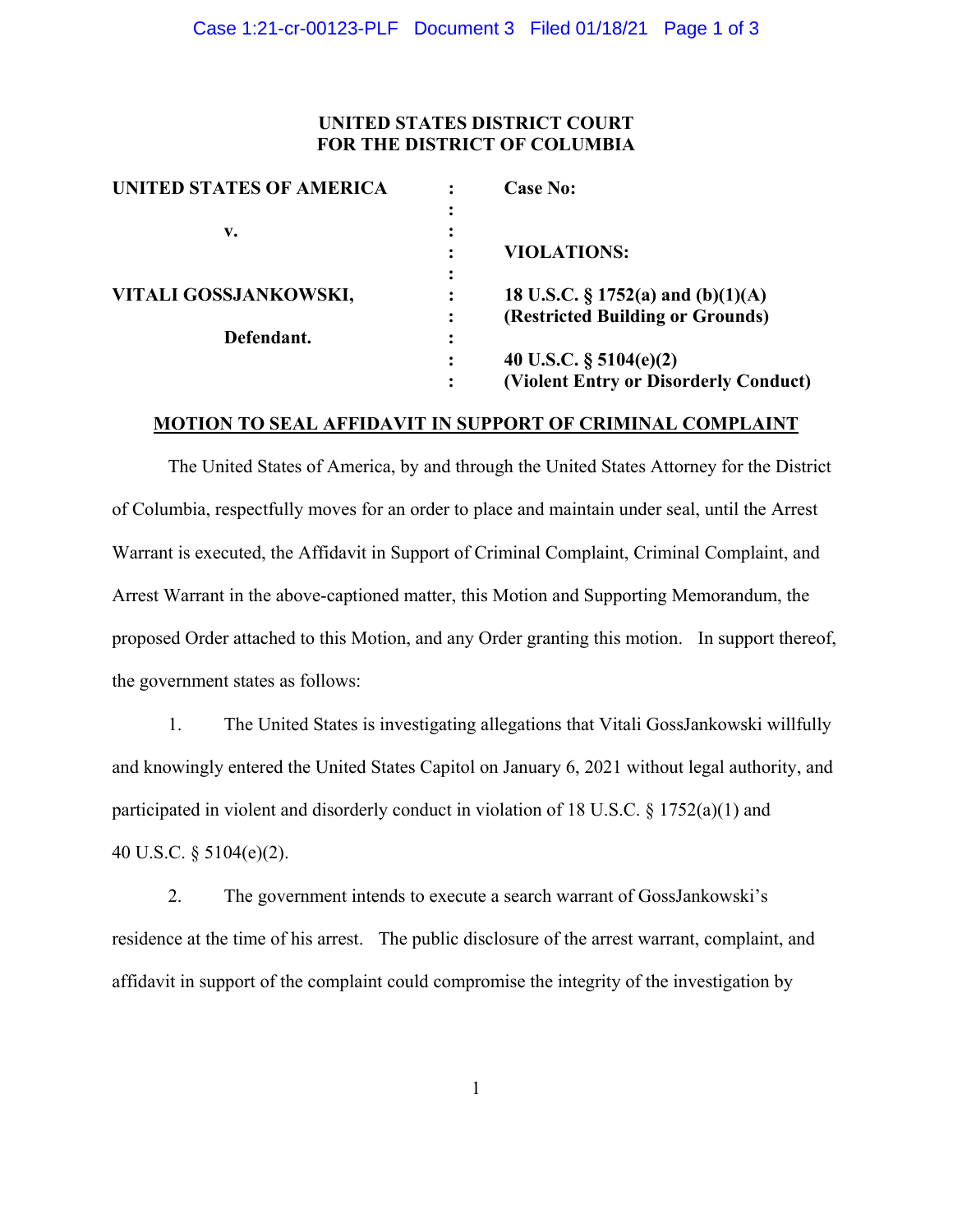#### Case 1:21-cr-00123-PLF Document 3 Filed 01/18/21 Page 2 of 3

leading to the destruction of evidence. Thus, a sealing order is necessary to avoid hindering the ongoing investigation in this matter.

 2. As stated in Washington Post v. Robinson, 935 F.2d 282, 288 (D.C. Cir. 1999), there is a presumption of access to Court proceedings. But, this can be overridden if "'(1) closure serves a compelling interest; (2) there is a substantial probability that, in the absence of closure, this compelling interest would be harmed; and (3) there are no alternatives to closure that would adequately protect the compelling interest.'" Id. at 290 (quoting Oregonian Pub. Co. v. United States Dist. Court, 920 F.2d 1462, 1466 (9th Cir. 1990)).

 3. In this matter, the United States has a compelling interest in preserving the integrity of its investigation. A limited sealing order ensuring that filings related to the Criminal Complaint and Arrest Warrant are not accessible from the Court's public files is narrowly tailored to serve a compelling interest.

 4. Furthermore, the United States respectfully submits that complying with the normal notice requirements of Washington Post would defeat the purpose of the motion to seal. Persons who know the criminal justice system also know that docketing a motion to seal an Affidavit in Support of Criminal Complaint and Arrest Warrant, or a resulting sealing order, means that the defendant is charged with a crime, and the Government intends to arrest him. Thus, if this Motion or a sealing order were to become public, it would be the same as making public the Complaint and Arrest Warrant.

**WHEREFORE**, the United States respectfully requests that this Court issue an Order directing that the Clerk of the Court place and maintain under seal, until execution of the Arrest

2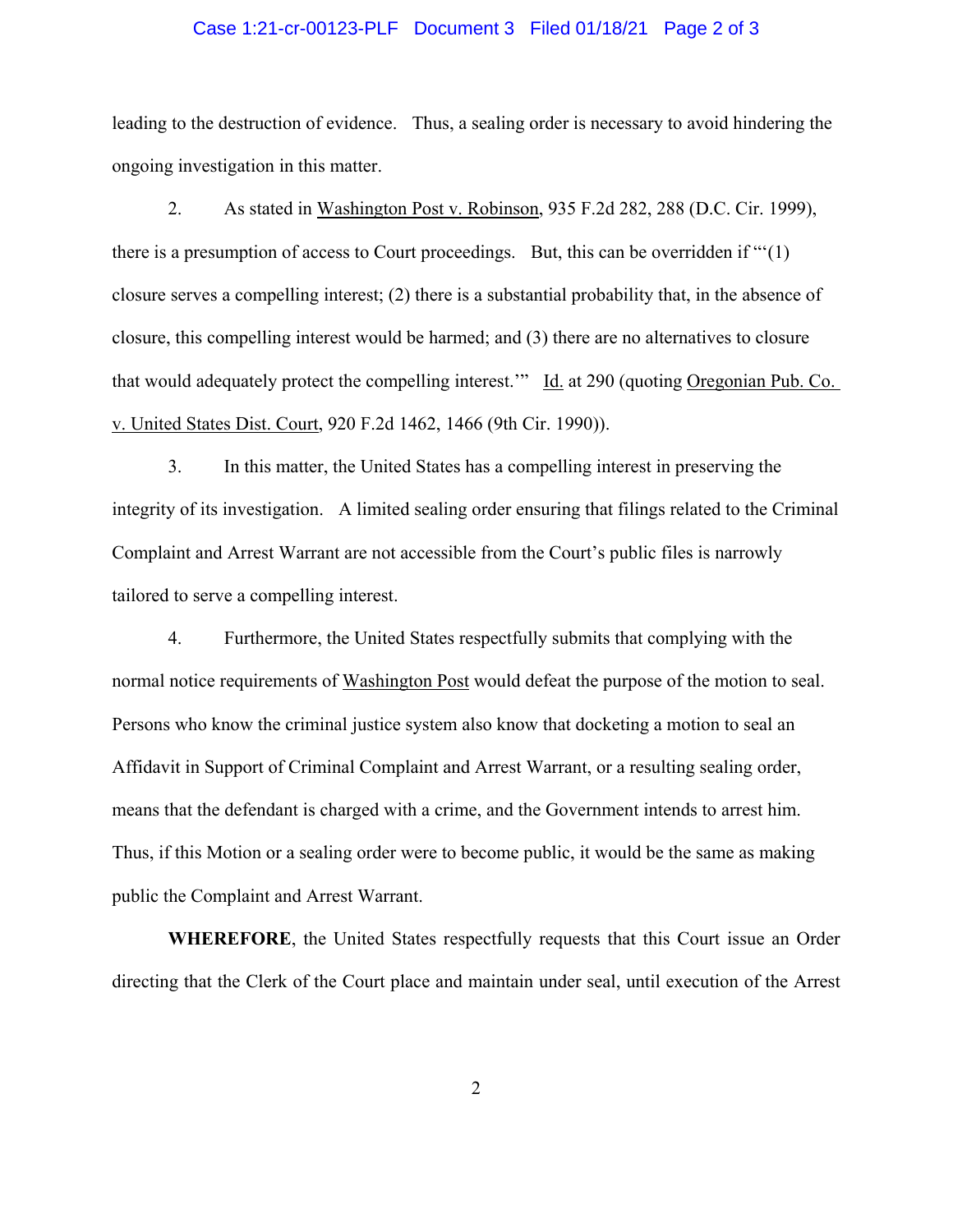## Case 1:21-cr-00123-PLF Document 3 Filed 01/18/21 Page 3 of 3

Warrant, the Affidavit in Support of Criminal Complaint, this Motion and Supporting Memorandum, the proposed Order attached to this Motion, and any Order granting this motion.

Respectfully submitted,

MICHAEL SHERWIN ACTING UNITED STATES ATTORNEY

Dated: 1/18/2021 */s/ Kondi J. Kleinman* 

 by: Kondi J. Kleinman California Bar No. 241277 Assistant United States Attorney Fraud Section 555  $4<sup>th</sup>$  Street, N.W. Washington, D.C. 20530 (202) 252-6887 Kondi.kleinman2@usdoj.gov